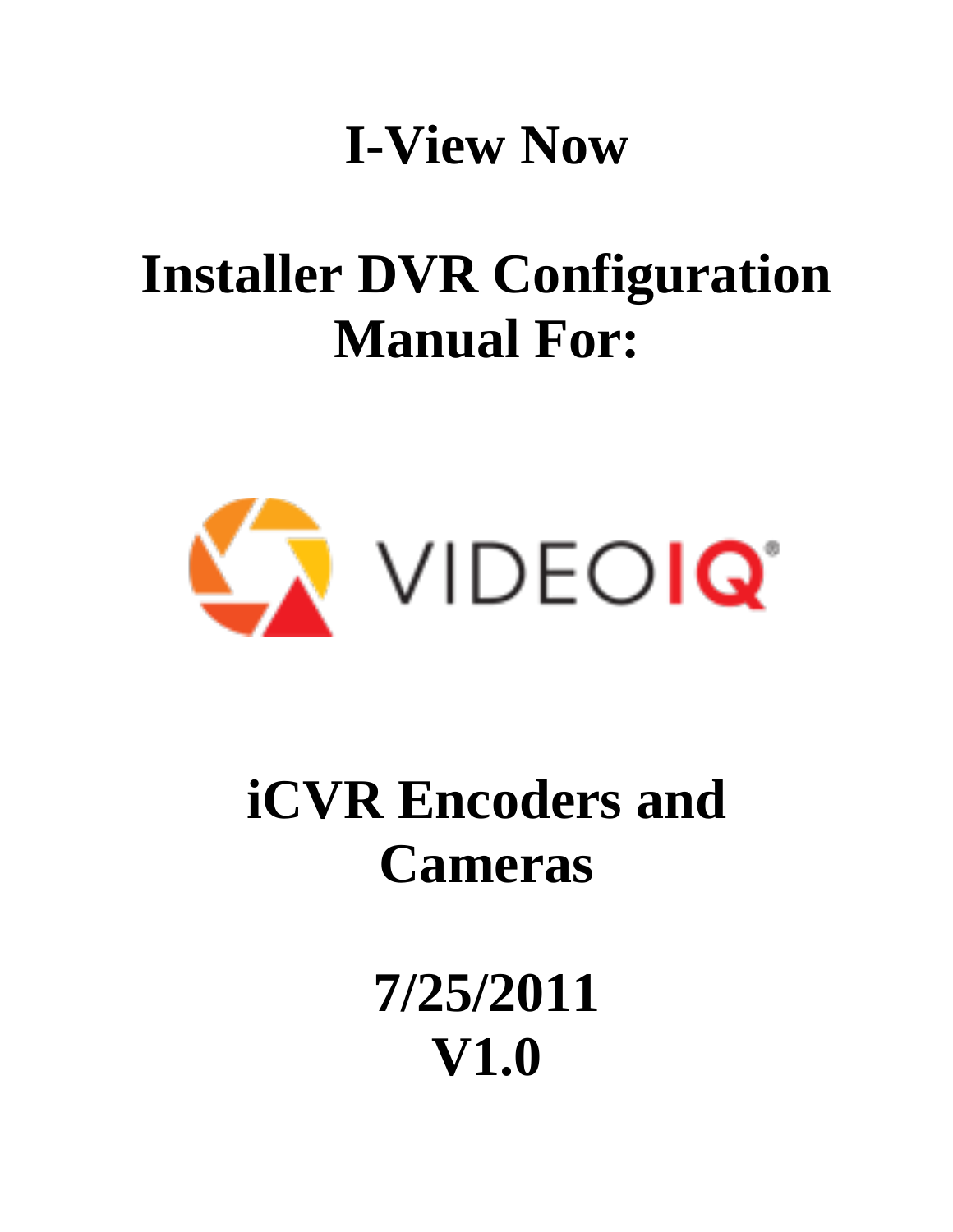### **INSTALLER DATA**

- **1) SMTP Server: ivnview.com**
- **2) SMTP Port: 3510**
- **3) SMTP Account ID: [795a485e71@575f262500.com](mailto:795a485e71@575f262500.com)**

(This will come as a printable form from the i-viewnow portal.)

<This data will change once the account is setup in the portal>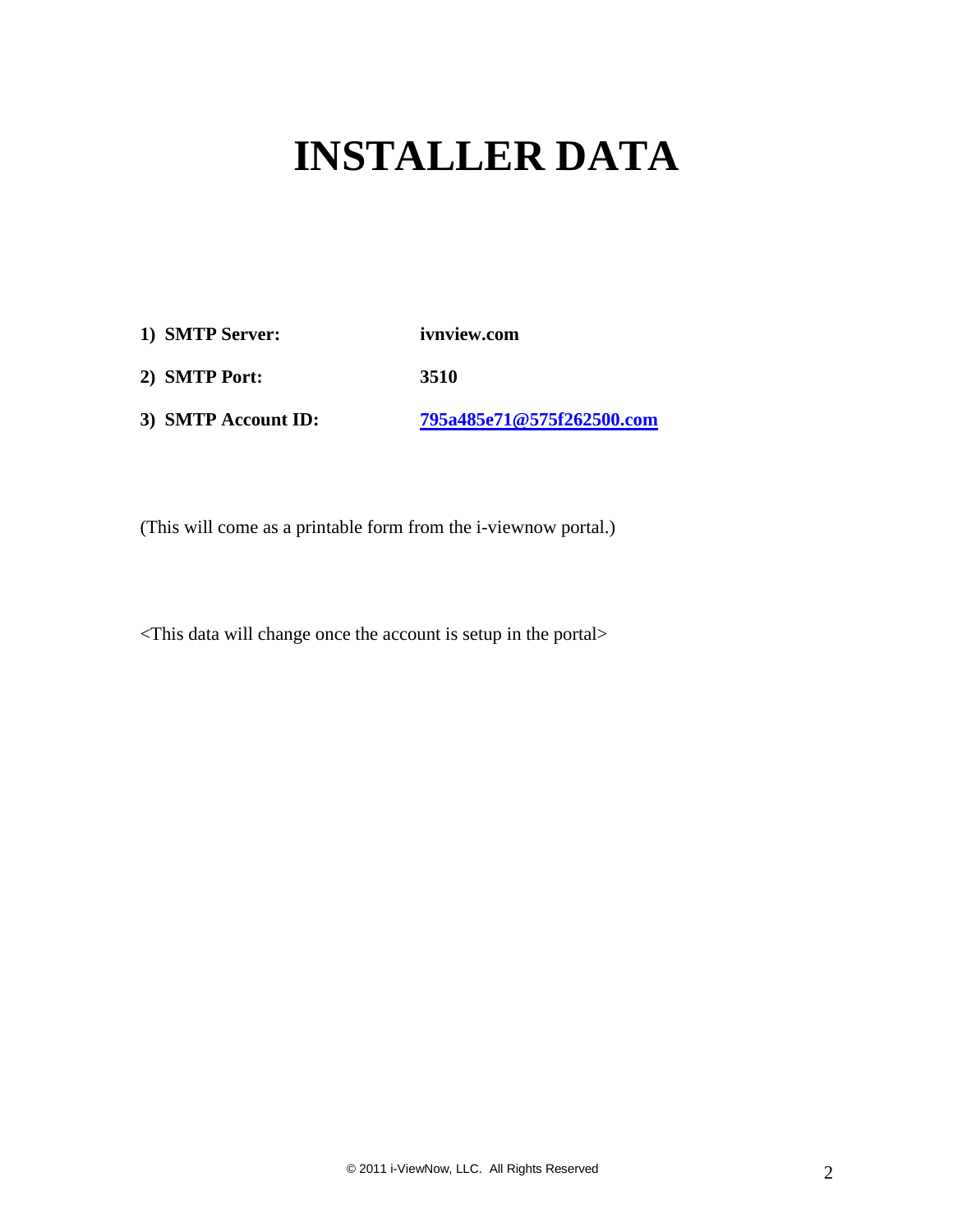### **Workflow:**

**Step 1 – Configure iCVR and location router so iCVR can be connected to from the internet.** (Router instructions will vary by location) The data from this step that needs to be input into the i-viewnow.com portal are the **external ip address** (the address accessible from the internet), the **RTSP port** (Known as the video port in the iViewNow.com portal necessary for remote live viewing), and the **HTTP port** (necessary for device control and remote clip retrieval.

**Step 2 – Configure Device Email Settings.** This is necessary for the VideoIQ device to send alerts to the iViewNow.com servers for event and clip processing.

**Step 3 – Configure the device to draw a bounding box directly on the video file.** This will cause the VideoIQ device to draw a bounding box on the video file itself which will be viewable from any device without requiring VideoIQ viewing software to be installed.

**Step 4 – Enable Email Notifications When A Rule Violation Is Triggered.** This step programs the VideoIQ device to send an email (SMTP) alert to the iViewNow.com servers when a violation of a VideoIQ rule is triggered.

**Step 5 - Test.** Test the device by triggering the rule violation and ensure that the alert and clip are being properly retrieved in the iViewNow.com portal.

#### **Notes:**

1) All changes made in this document require the use of the "VideoIQ View" software – available from VideoIQ. Certain functions like email and rule settings can't be made via web connection directly to the device. This software is available from <http://support.videoiq.com/latest/> or on the CD included with any VideoIQ device.

2) The default username and password for VideoIQ devices are "supervisor" and "supervisor". If these passwords have been changed, the new username and password will need to be entered into the iViewNow.com portal for proper connection to the VideoIQ devices.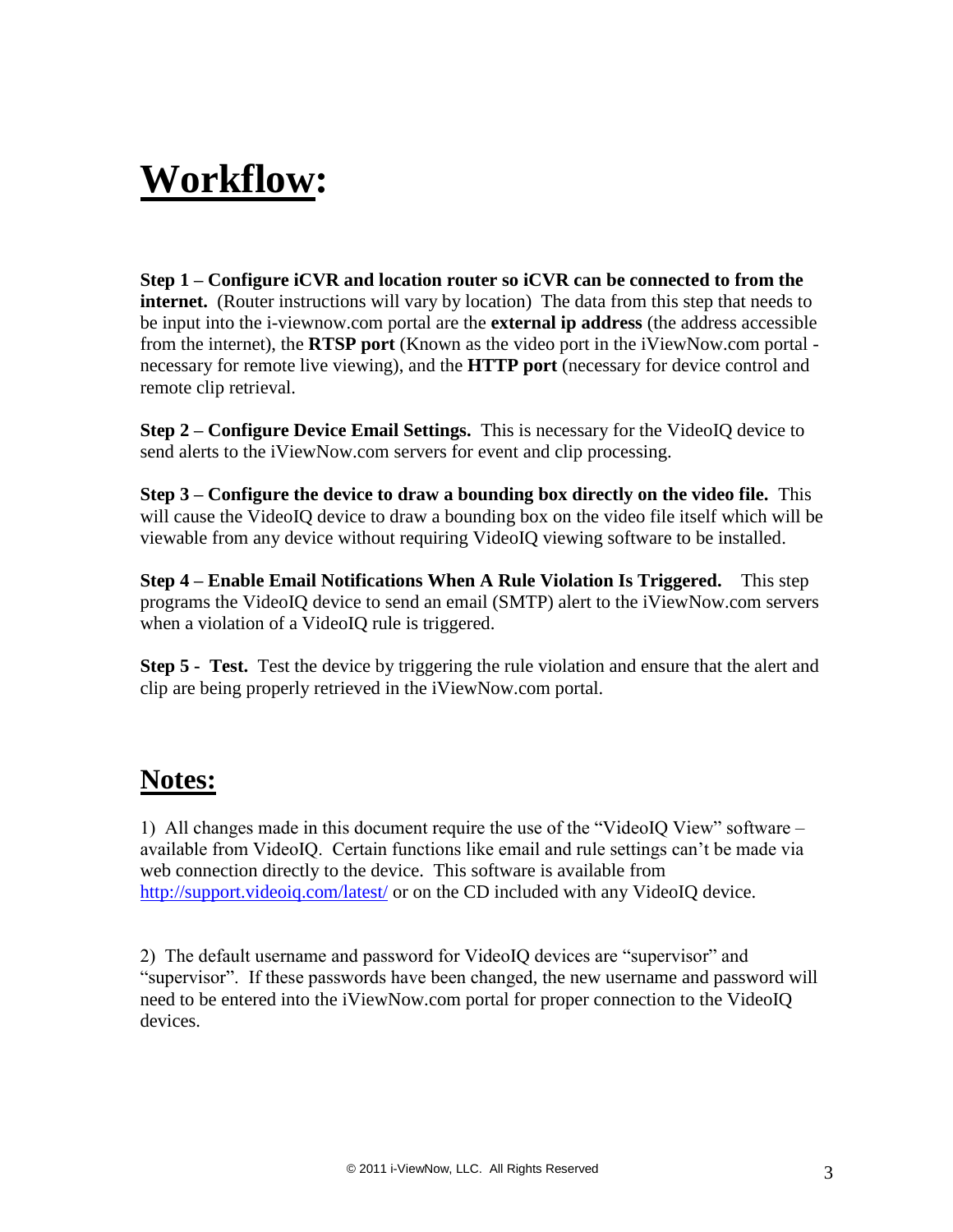#### **Step 1 – Configure iCVR and location router so iCVR can be connected to from the internet.**

Launch the "VideoIQ View" software by clicking on the icon.



From here, you will see your list of installed VideoIQ devices (Refer to the VideoIQ View instructions for initial configuration of VideoIQ devices).



Right click on the device you are configuring and select "Camera Settings". The first option presented will be the device's network settings.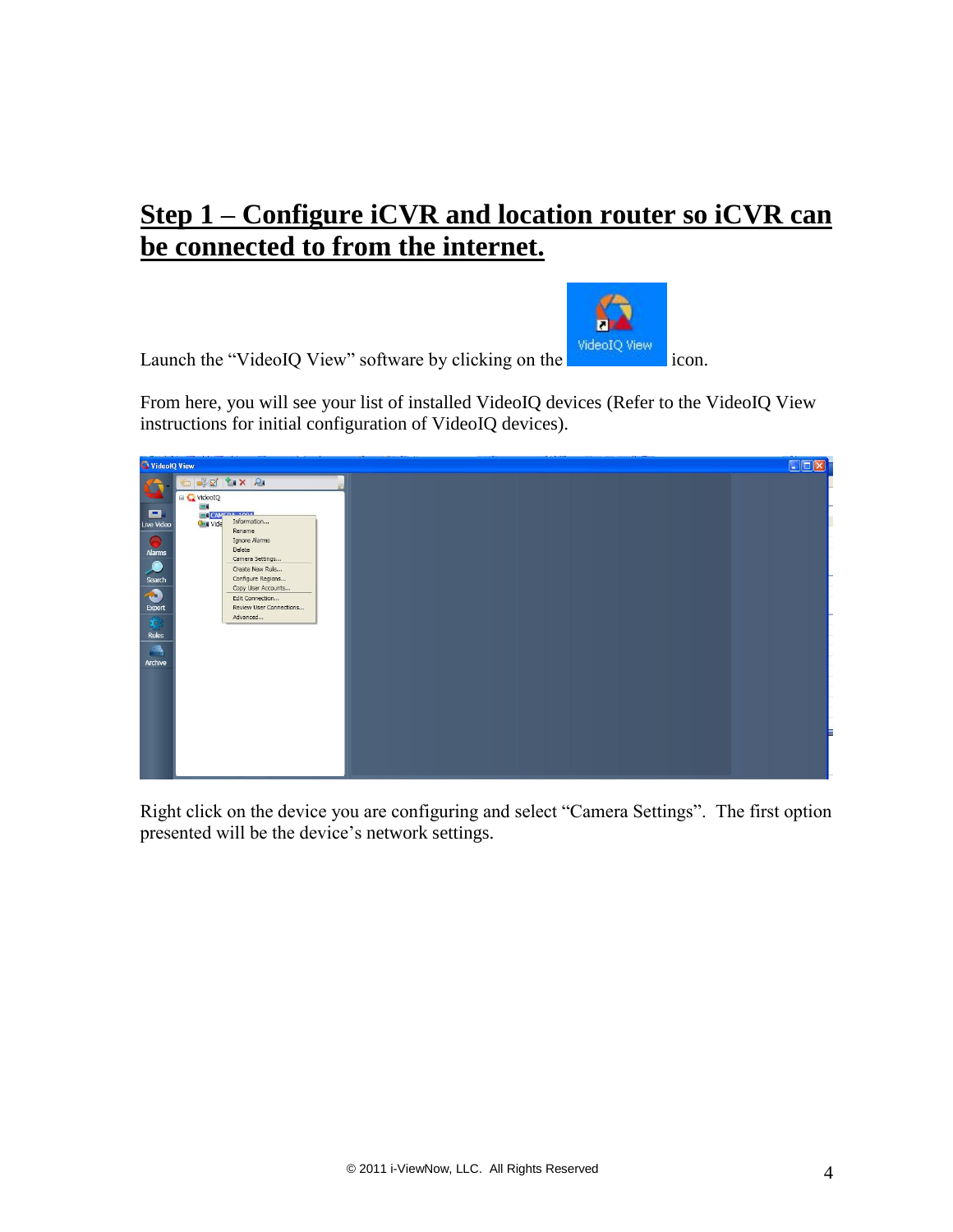

Configure the network settings of the DVR for connectivity to the internet (Settings will vary by location and internal LAN configuration).

It is imperative that an internal static IP address be assigned to this DVR. Do not use DHCP as the IP address option. This is the IP address you will need to configure in the router on location for the forwarding of the HTTP and client ports.

For configuration with the iViewNow.com portal, you will need the devices external (publicly available) **IP address**, the **HTTP port** as well as the **RTSP port**.

When entering this information into the iViewNow.com Portal, the RTSP port information will be entered into the "Video Port" field.

The publicly available IP address can be typically found in the site router itself or by visiting "www.whatismyip.com" from a PC located within the client location that is on the same network.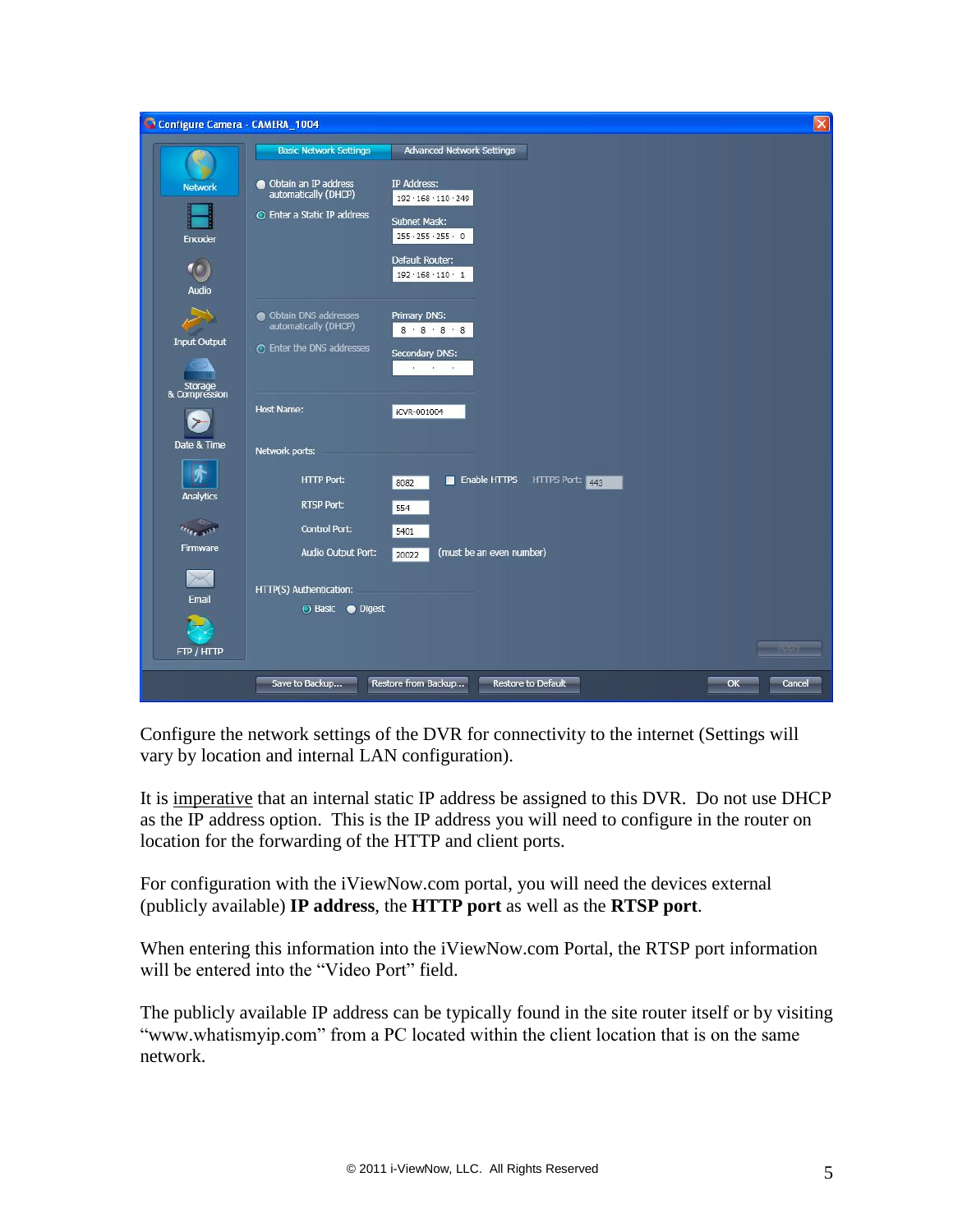Make sure that "Enable HTTPS" is unchecked and that HTTP(S) Authentication is set to "Basic"

Wait until all settings have been made in steps 1, 2 and 3 prior to clicking "OK"

#### **Step 2 – Configure Device Email Settings**



Click on the icon on the lower left of the device configuration screen.

This will bring up the page where you will input the settings provided to you in the Installer Worksheet.



First ensure that the "Enable Email Notification Service" box is checked.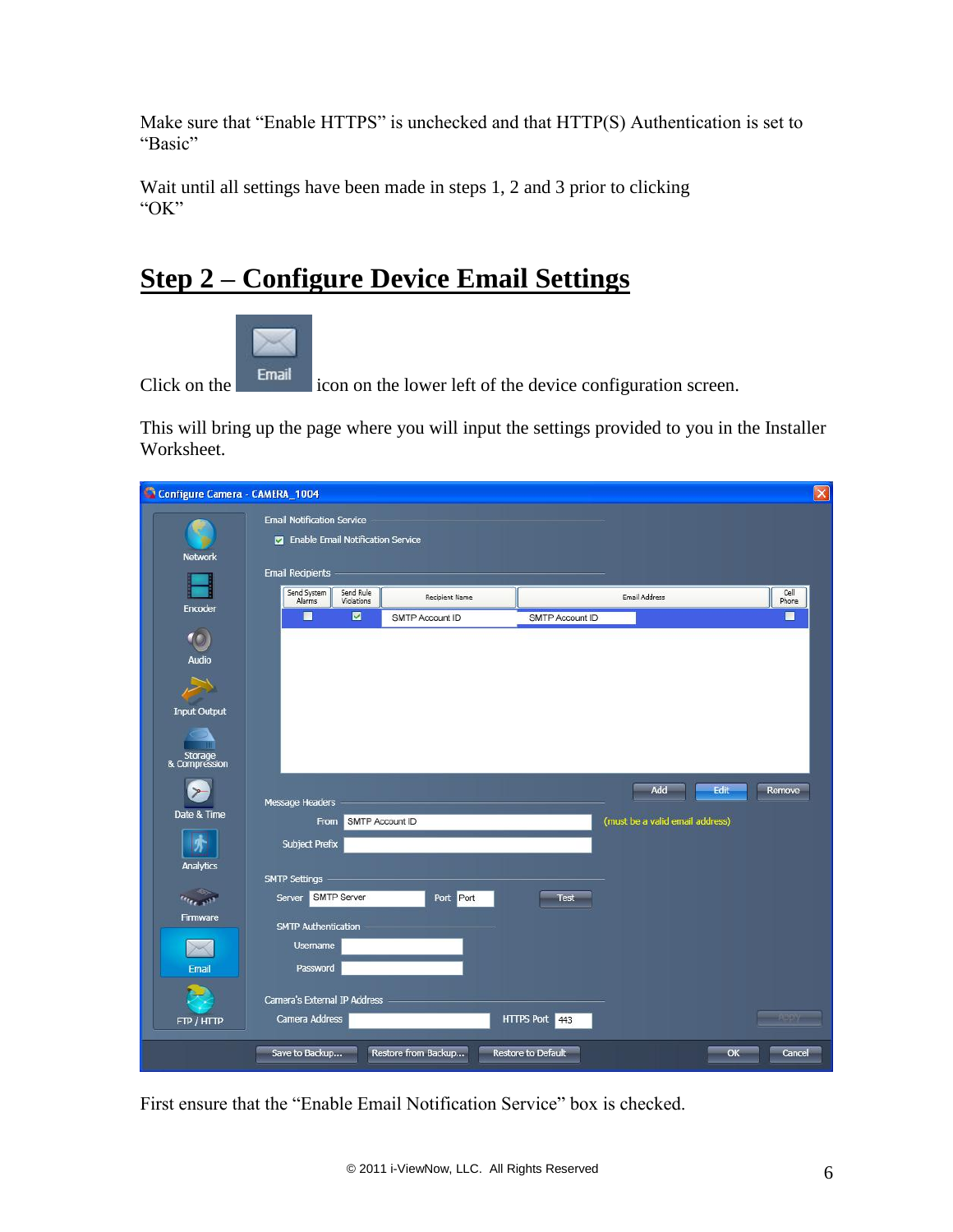Next click on the "Add" button to create a new email (SMTP) recipient. Uncheck the "Send System Alarms" box, enter the SMTP Account ID in the "Recipient Name" and "Email Address" fields.

In the "Message Headers" section, enter the SMTP Account ID in the "From" box and leave the "Subject Prefix" box BLANK.

Under "SMTP Settings", enter your SMTP Account ID number in the "Server" field and the SMTP Port number (from your installer worksheet) in the "Port" field.

Leave the "SMTP Authentication" fields blank.

Under the "Camera's External IP Address" field, enter the EXTERNAL IP address of the location.

Click on "Apply"

#### **Step 3 – Configure the device to draw a bounding box on the video file**



From the device settings screen, click on the **Analytics** button to bring up the analytics functions for the device.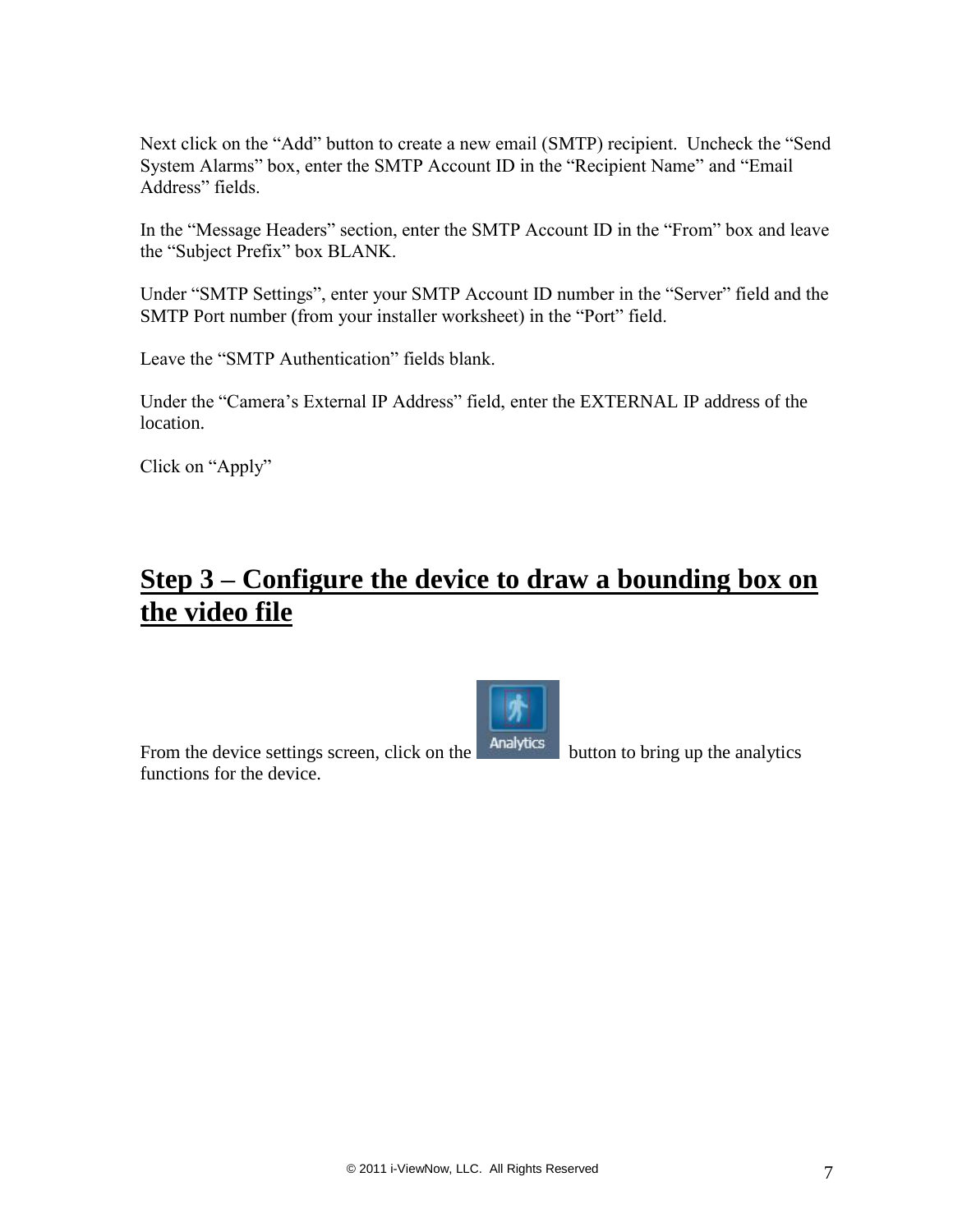

On this screen, ensure that "Embed Colored Object Detection Boxes in Video for Integrated Systems" is set to "Yes".

This allows users to see the area of interest that triggered a rule alert from any viewer or mobile device. Without this function, the bounding boxes would only be visible on computers with either VideoIQ View or the Windows Media Plug-in installed.

Once these settings are made, you can click on "OK" to save the changes from steps 1, 2 and 3 to the device.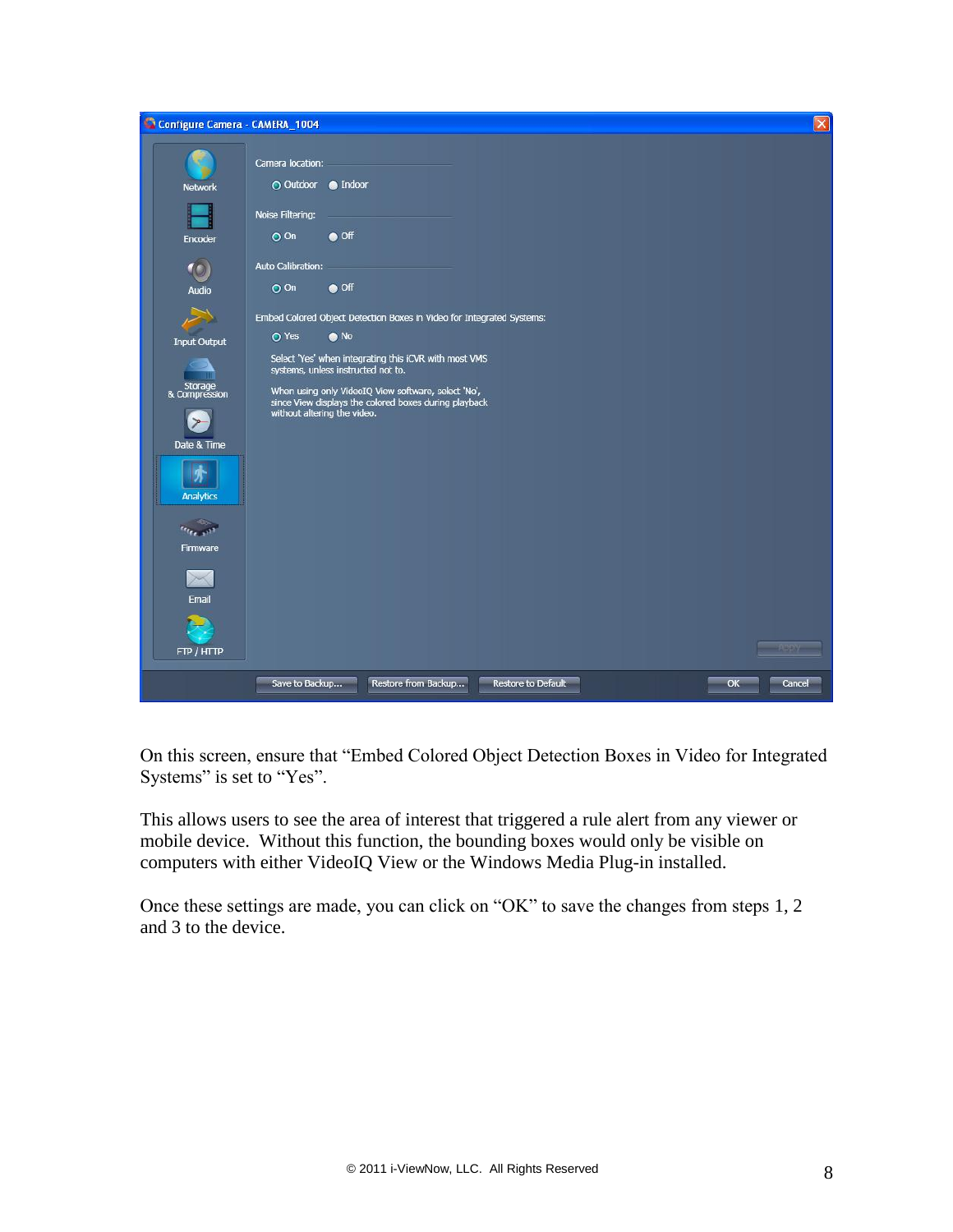#### **Step 4 – Enable Email Notifications When A Rule Violation Is Triggered**

From the VideoIQ View main screen click on the Rules "Rules" icon.

This will bring up the main rule configuration screen.

| $\Box$ D $\times$<br>VideolQ View                               |                                                |                                                               |                                        |                                      |                                         |                        |                                                                             |
|-----------------------------------------------------------------|------------------------------------------------|---------------------------------------------------------------|----------------------------------------|--------------------------------------|-----------------------------------------|------------------------|-----------------------------------------------------------------------------|
|                                                                 | OCTX P                                         | New Rule <b>IN Edit Rules IN</b> Delete Rule                  |                                        |                                      |                                         |                        |                                                                             |
|                                                                 | □ VideoIQ                                      | Drag a column header here to group by that column.            |                                        |                                      |                                         |                        |                                                                             |
| e<br>Live Video<br>Alarms<br>$\bullet$<br>Search<br>O<br>Export | <b>CON</b><br>CAMERA_1004<br><b>Circle</b>     | Enabled<br>$\overline{\mathbf{v}}$<br>$\overline{\mathsf{v}}$ | Name<br>Rule<br>Scene Change Rule      | Camera<br>CAMERA_1004<br>CAMERA_1004 | ROI or LOI<br>ROI                       | Object types<br>Person | Activity<br>Number of objects exceeds limit<br>Sudden scene change detected |
| 563<br>Rules<br>$\blacksquare$                                  |                                                | $\langle$                                                     |                                        |                                      |                                         |                        | $\blacktriangleright$                                                       |
| Archive                                                         |                                                | Rule name:                                                    | Regions, Lines and Objects of Interest |                                      |                                         |                        |                                                                             |
|                                                                 |                                                | <b>Object &amp; Activity</b>                                  |                                        |                                      | Date & Time                             |                        |                                                                             |
|                                                                 |                                                | Object types:<br>Activity:                                    |                                        |                                      |                                         |                        |                                                                             |
|                                                                 |                                                | Actions                                                       |                                        |                                      | <b>Rule Sensitivity</b><br>Sensitivity: |                        |                                                                             |
|                                                                 | Connected to: local server<br>User: supervisor |                                                               |                                        |                                      |                                         |                        |                                                                             |

Click on the device you are configuring and select, select a rule from the "Rule List" that you wish to report to iViewNow.com. Next click on **Edit Rules...** "Edit Rules".